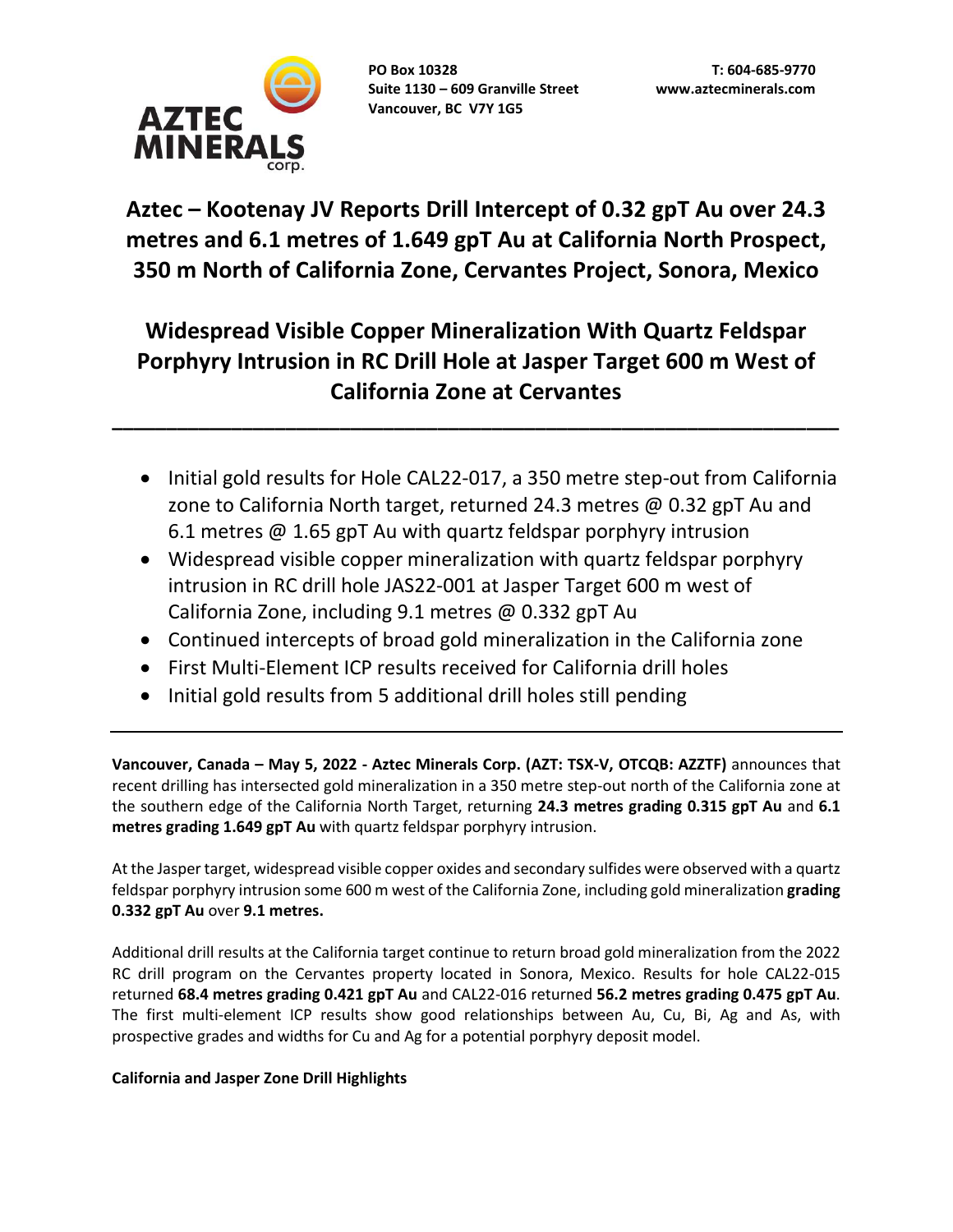- **9.1 metres of 0.332 gpT Au** and **150 metres with visible Copper oxides and secondary sulfides** in mineralized quartz feldspar porphyry intrusive, sediments and hydrothermal breccias in JAS22- 001, as a 180 m step-out in the Jasper target to the southwest of the 2018 drilling.
- **24.3 metres of 0.315 gpT Au** and **6.1 metres of 1.649 gpT Au** in mineralized quartz feldspar porphyry, sediments and hydrothermal breccias in CAL22-017, as a 350 m step-out north onto the southern edge of the California North target.
- **0.421 gpT Au over 68.4 m** in mineralized porphyries and hydrothermal breccias in CAL22-015 located at the southern edge of the eastern portion of the mineralized zone
- **0.475 gpT Au over 56.2 m** in mineralized porphyries and hydrothermal breccias in CAL22-016, located at the northern edge of the eastern portion of the mineralized zone

The primary focus of the Phase 2 RC drill program at Cervantes isto expand the previously drilled California zone by completing two drill hole fences parallel to and on either side of the 2017-18 Phase 1 drill hole fence. To-date, every hole drilled at California has intersected near surface, oxidized gold mineralization with minor copper oxides.

> **View drill section here: [Link to section view hole CAL22-015](https://www.aztecminerals.com/_resources/CAL22-15.pdf) [Link to section view hole CAL22-016](https://www.aztecminerals.com/_resources/CAL22-16.pdf) [Link to section view hole CAL22-017](https://www.aztecminerals.com/_resources/CAL22-17.pdf) [Link to section view hole JAS22-001](https://www.aztecminerals.com/_resources/news/JAR22-001.jpg)**

Reported lengths are apparent widths, not true widths, and the observed gold mineralization appears to be widely distributed in disseminations, fractures and veinlets within quartz-feldspar porphyry, feldspar porphyry stocks and related hydrothermal breccias.

## **[California 2022 RC Drill Program Plan Map](https://www.aztecminerals.com/_resources/5-MAD-CER-DRILLING.jpg) [Jasper Zone Location Map](https://www.aztecminerals.com/_resources/news/7-MAD-CER-DRILLING.jpg)**

Holes CAL22-015, 016 and 017 intersected broad gold mineralization, see table below, extending the known mineralized zone at depth and over 350 metres to the north onto the California North target confirming it as a target of immediate interest, and also to the south on the eastern end of the California zone. The RC Phase 2 drilling program has been completed. It covers an area now measuring approximately 900 metreslong by 250 to 500 metres wide, with demonstrated, continuous mineralization up to 265 metres depth vertically. The porphyry gold-copper mineralization is still open in all directions.

The first multi-element ICP results show good relationships between Au, Cu, Bi, Ag and As, which will assist in vectoring exploration targets for potentially economic grades and widths for Cu and Ag in a porphyry deposit model. The multi-element ICP values support the exploration model of the California zone being at the highest portion of a porphyry system, where an overlying high sulfidation zone has been eroded away.

### **Table 1: Select Multi-Element Results With Gold**

| Hole            | From | To    | Gold<br><b>Interval</b> |     | Copper | <b>Silver</b> |
|-----------------|------|-------|-------------------------|-----|--------|---------------|
| No.             | m    | m     | m                       | gp1 | ℅      | gp1           |
| <b>CAL22-01</b> | 22.9 | 111.3 | 88.4                    |     | 0.23   | 3.347         |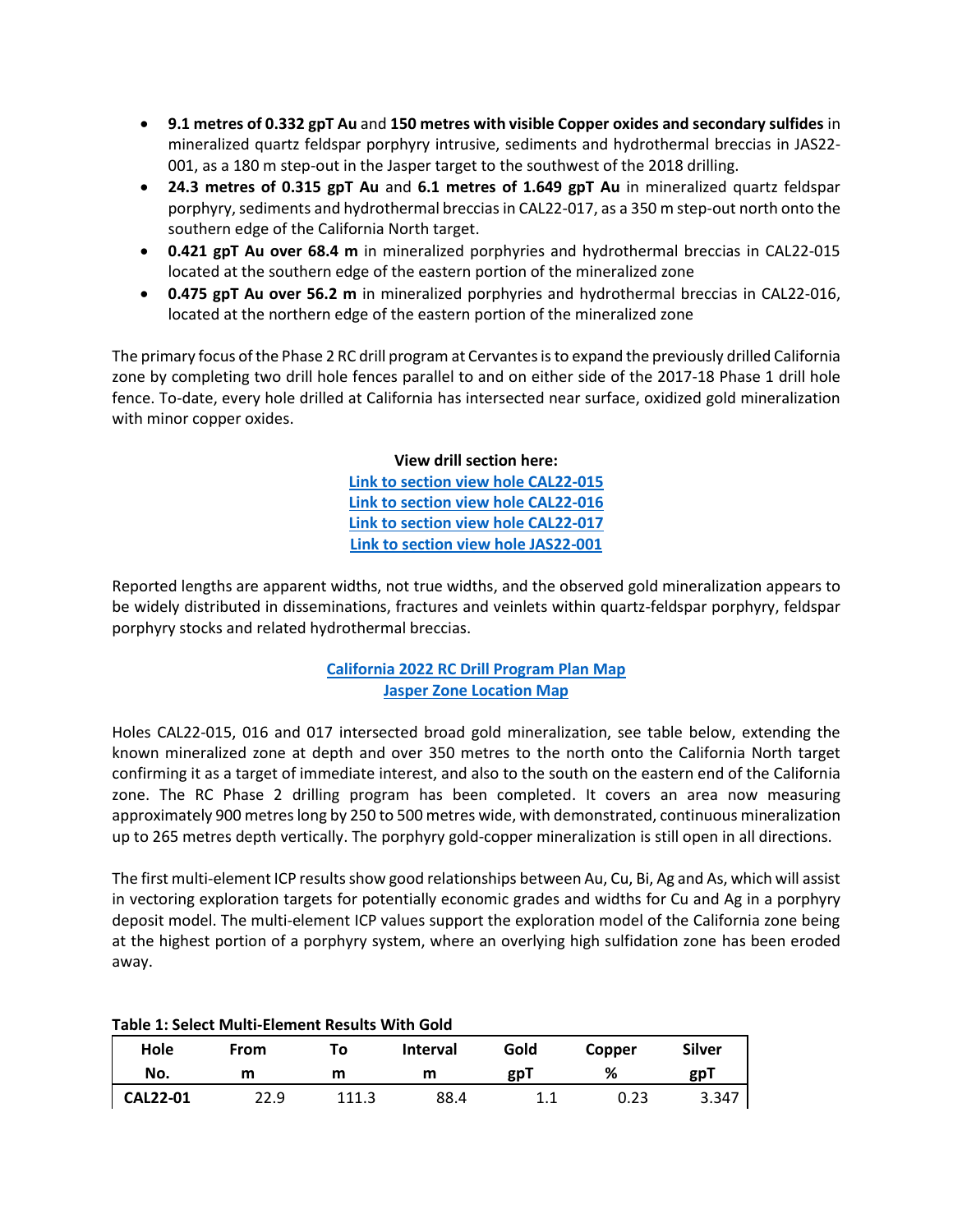|                 | 30.5  | 47.1  | 16.7  | 3.671 | 0.584  | 9.118 |
|-----------------|-------|-------|-------|-------|--------|-------|
| <b>CAL22-02</b> | 4.6   | 103.7 | 99.1  | 0.374 | 0.036  | 0.568 |
| <b>CAL22-03</b> | 45.7  | 91.5  | 45.7  | 0.451 | 0.118  | 3.14  |
|                 | 60.9  | 74.7  | 13.7  | 0.868 | 0.286  | 8.378 |
|                 |       |       |       |       |        |       |
| <b>CAL22-04</b> | 0     | 167.2 | 167.2 | 1.002 | 0.064  | 1.804 |
|                 | 131.1 | 155.5 | 24.4  | 4.247 | 0.097  | 2.527 |
|                 |       |       |       |       |        |       |
| <b>CAL22-05</b> | 0     | 136.8 | 136.8 | 1.486 | 0.083  | 2.393 |
|                 | 54.9  | 106.7 | 51.7  | 3.424 | 0.1305 | 3.34  |

## **Table 2: RC Drilling Gold Results**

| Drill Hole | From m      | To m   | Interval m* | Au gpT | Comments    |
|------------|-------------|--------|-------------|--------|-------------|
| CAL22-001  | 22.86       | 111.3  | 88.41       | 1.1    | 230 Az, -60 |
| Including  | 22.86       | 77.74  | 54.88       | 1.56   |             |
|            | 30.49       | 45.73  | 15.24       | 3.962  |             |
|            | 30.49       | 36.57  | 6.08        | 7.44   |             |
|            |             |        |             |        |             |
| CAL22-002  | 0           | 108.2  | 108.2       | 0.374  | 225 Az, -60 |
|            |             |        |             |        |             |
| CAL22-003  | 45.7        | 91.5   | 45.7        | 0.451  | 233 Az, -60 |
| Including  | 60.9        | 74.7   | 13.7        | 0.868  |             |
|            |             |        |             |        |             |
| CAL22-004  | $\mathbf 0$ | 167.2  | 167.2       | 1.002  | 236 AZ, -59 |
| Including  | 131.1       | 155.5  | 24.4        | 4.247  |             |
|            |             |        |             |        |             |
| CAL22-005  | $\mathbf 0$ | 136.8  | 136.8       | 1.486  | 236 Az, -59 |
| Including  | 54.88       | 106.7  | 51.68       | 3.424  |             |
|            |             |        |             |        |             |
| CAL22-006  | 16.77       | 117.38 | 100.32      | 0.75   | 229 Az, -60 |
| Including  | 16.77       | 25.91  | 9.14        | 3.087  |             |
|            |             |        |             |        |             |
|            | 128.05      | 140.25 | 12.2        | 0.925  |             |
|            |             |        |             |        |             |
| CAL22-007  | 32.01       | 39.63  | 7.6         | 0.684  | 225 Az, -59 |
|            |             |        |             |        |             |
|            | 83.84       | 147.87 | 63.84       | 0.422  |             |
|            |             |        |             |        |             |
| CAL22-008  | 0           | 54.72  | 54.72       | 0.884  | 212 Az, -58 |
|            |             |        |             |        |             |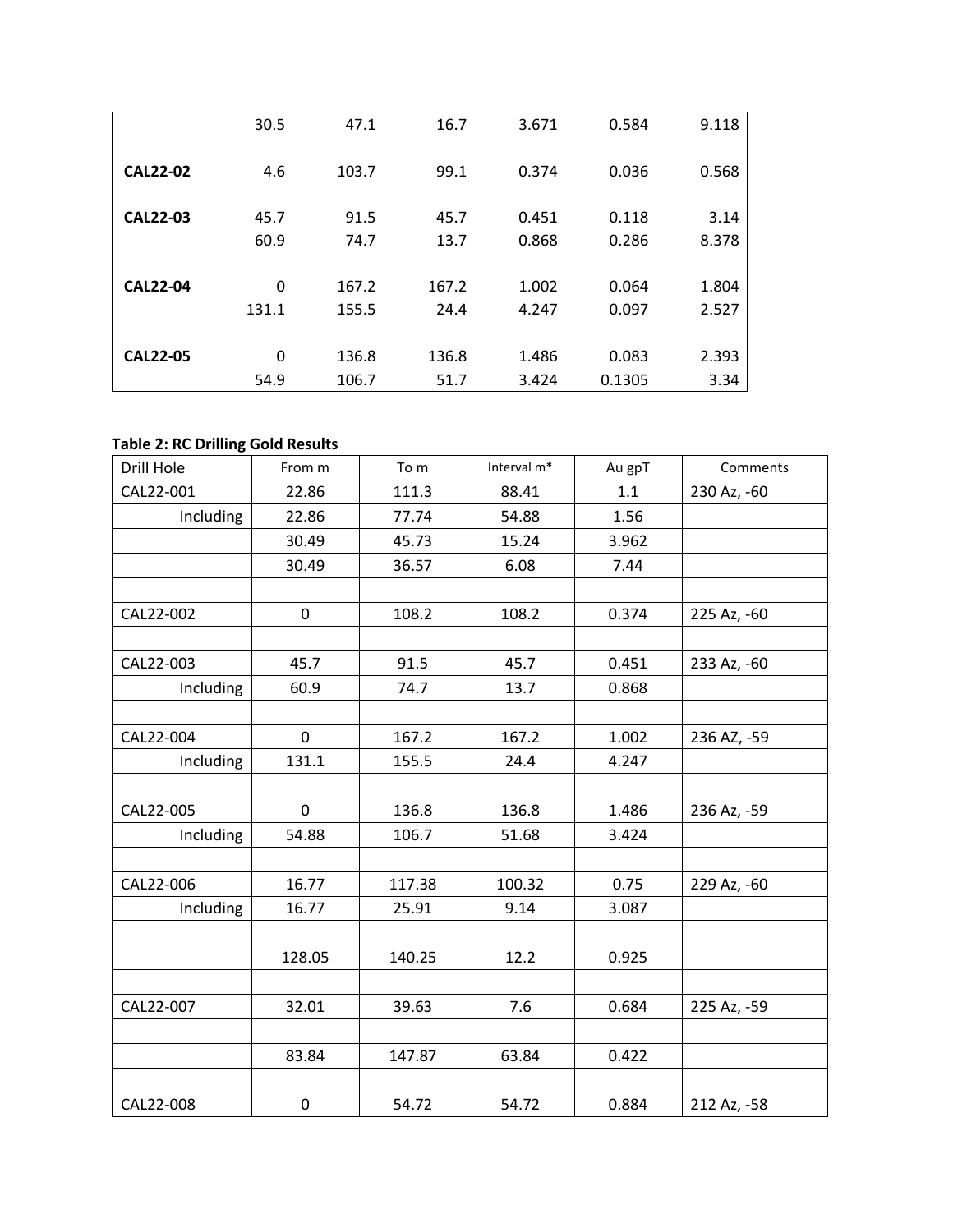| Including | 36.58 | 50.3   | 13.72  | 1.965 |                  |
|-----------|-------|--------|--------|-------|------------------|
|           |       |        |        |       |                  |
|           | 187.5 | 195.1  | 7.6    | 0.745 |                  |
|           |       |        |        |       |                  |
| CAL22-009 | 0     | 86.64  | 86.64  | 0.5   | 235 Az, -60      |
|           |       |        |        |       |                  |
| CAL22-010 | 0     | 138.32 | 138.32 | 0.53  | 227 Az, -52      |
| Including | 50.3  | 60.98  | 10.67  | 1.622 |                  |
|           |       |        |        |       |                  |
| CAL22-011 | 25.9  | 158.5  | 132.2  | 0.427 | 224 Az, -59      |
| Including | 88.8  | 100.6  | 12.2   | 1.291 |                  |
|           |       |        |        |       |                  |
|           | 184.5 | 193.6  | 9.1    | 0.462 |                  |
|           |       |        |        |       |                  |
| CAL22-012 | 41.2  | 193.6  | 152.4  | 0.872 | 228 Az, -59      |
| Including | 117.4 | 150.9  | 33.5   | 2.048 |                  |
|           |       |        |        |       |                  |
| CAL22-013 | 140.2 | 147.9  | 7.7    | 0.209 | 229 Az, -60      |
|           |       |        |        |       |                  |
| CAL22-014 | 0     | 54.9   | 54.9   | 0.484 | 205 Az, -58      |
|           |       |        |        |       |                  |
| CAL22-015 | 4.6   | 73.0   | 68.4   | 0.421 | 204 Az, -59      |
|           |       |        |        |       |                  |
|           | 117.4 | 128.0  | 10.6   | 2.246 |                  |
|           |       |        |        |       |                  |
| CAL22-016 | 0     | 56.2   | 56.2   | 0.475 | 207 Az, -58      |
|           |       |        |        |       |                  |
|           | 79.3  | 93.0   | 13.7   | 0.347 |                  |
|           |       |        |        |       |                  |
| CAL22-017 | 29.0  | 53.3   | 24.3   | 0.315 | 251 Az, -60      |
|           |       |        |        |       |                  |
|           | 115.8 | 121.9  | 6.1    | 1.649 |                  |
|           |       |        |        |       |                  |
| JAS22-001 | 10.6  | 19.7   | 9.1    | 0.332 | 150 m visible Cu |
|           |       |        |        |       | mineralization   |

The Aztec-Kootenay JV has now completed its Phase 2 Reverse circulation (RC) program of 26 holes, totaling 4,649 metres at the **Cervantes Property**. Drilling commenced in December 2021. The planned drill testing of the four main targets of the Cervantes phase 2 drilling program is now complete. The primary objectives of the 2021 – 2022 phase 2 exploration program was to better define the open pit, heap leach gold potential of the porphyry oxide cap at **California**, evaluate the potential for deeper copper-gold porphyry sulfide mineralization underlying the oxide cap, test for north and west extensions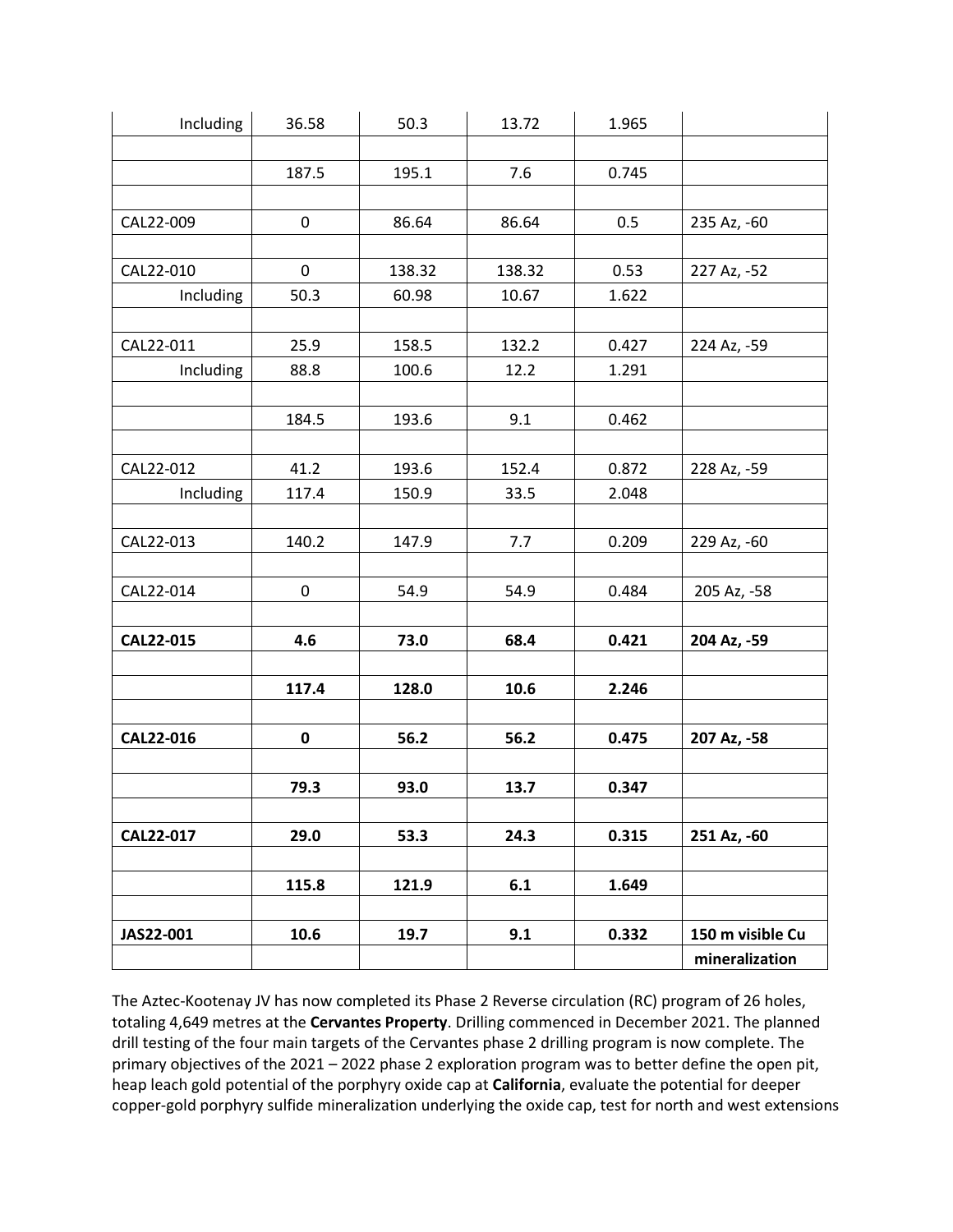of the California mineralization at **California North** and **Jasper**, and assess the breccia potential of **Purisima East**.

Drill samples cuttings are collected every 5 feet (1.52m) from all drill holes. The samples are analyzed by Bureau Veritas for gold with a 30-gram sample size using the method FA430 followed by MA300. Over limits, when present, are analyzed by AR404 or FA550. All holes contain certified blanks, standards, and duplicates as part of the quality control program. The QA/QC review for all drilling has been completed with excellent results showing good data integrity. The samples are shipped to and received by Bureau Veritas Minerals laboratory for the gold and multielement geochemical analysis and additional gold results will be received and reported in the next several weeks. Final multielement ICP results are expected to follow the release of the preliminary gold assays and are expected to be received during the second quarter 2022.

Aztec has recently completed drill hole collar surveying, field work for Drone Photogrammetry survey created a detailed ortho-topographic base map, and Terraspec readings on the RC drill chips. Aztec is now carrying out channel sampling and geologic mapping of the new drill roads at California, California Norte and Jasper, relogged the 2017-2018 core, expand surface sampling and mapping on the property in general to continue the 2021 phase 1 surface program, and generate Leapfrog modeling of the geology, geochemistry and geophysics.

### **Cervantes Property Highlights**

Cervantes is a highly prospective porphyry gold-copper property located in southeastern Sonora state, Mexico**.** The project lies 160 km east of Hermosillo, Sonora, Mexico within the prolific Laramide porphyry copper belt approximately 265 km southeast of the Cananea porphyry copper-molybdenum mine (Grupo Mexico). Cervantes also lies along an east-west trending gold belt 60 km west of the Mulatos epithermal gold mine (Alamos Gold), 35 km northeast of the Osisko Development San Antonio gold mine, 45 km west of the La India mine (Agnico Eagle), and 40 km northwest of Santana gold deposit (Minera Alamos). **[View:](http://www.aztecminerals.com/_resources/news/Loc-Map.jpg)  [Cervantes Project Location Map](http://www.aztecminerals.com/_resources/news/Loc-Map.jpg)**

- **Large well-located property** (3,649 hectares) with good infrastructure, road access, local town, all private land, water wells on property, grid power nearby
- **Seven prospective mineralized zones related** to high level porphyries and breccias along an 7.0km east-northeast corridor with multiple intersecting northwest structures
- **Distinct geophysical anomalies,** California target marked by high magnetic and low resistivity anomalies, high radiometric and chargeability anomalies responding to pervasive alteration
- **Extensive gold mineralization at California zone**, 118 soil samples average 0.44 gpt gold over 900 m by 600 m area, trench rock-channel samples up to 0.47 gpt gold over 222m
- **Already drilled the first discovery** hole at the California zone, intersected gold oxide cap to a classic gold-copper porphyry deposit, drill results up to 0.77 gpt gold over 160 m
- **Excellent gold recoveries** from preliminary metallurgical tests on drill core from California zone; oxide gold recoveries in bottle roll tests range from 75% to 87%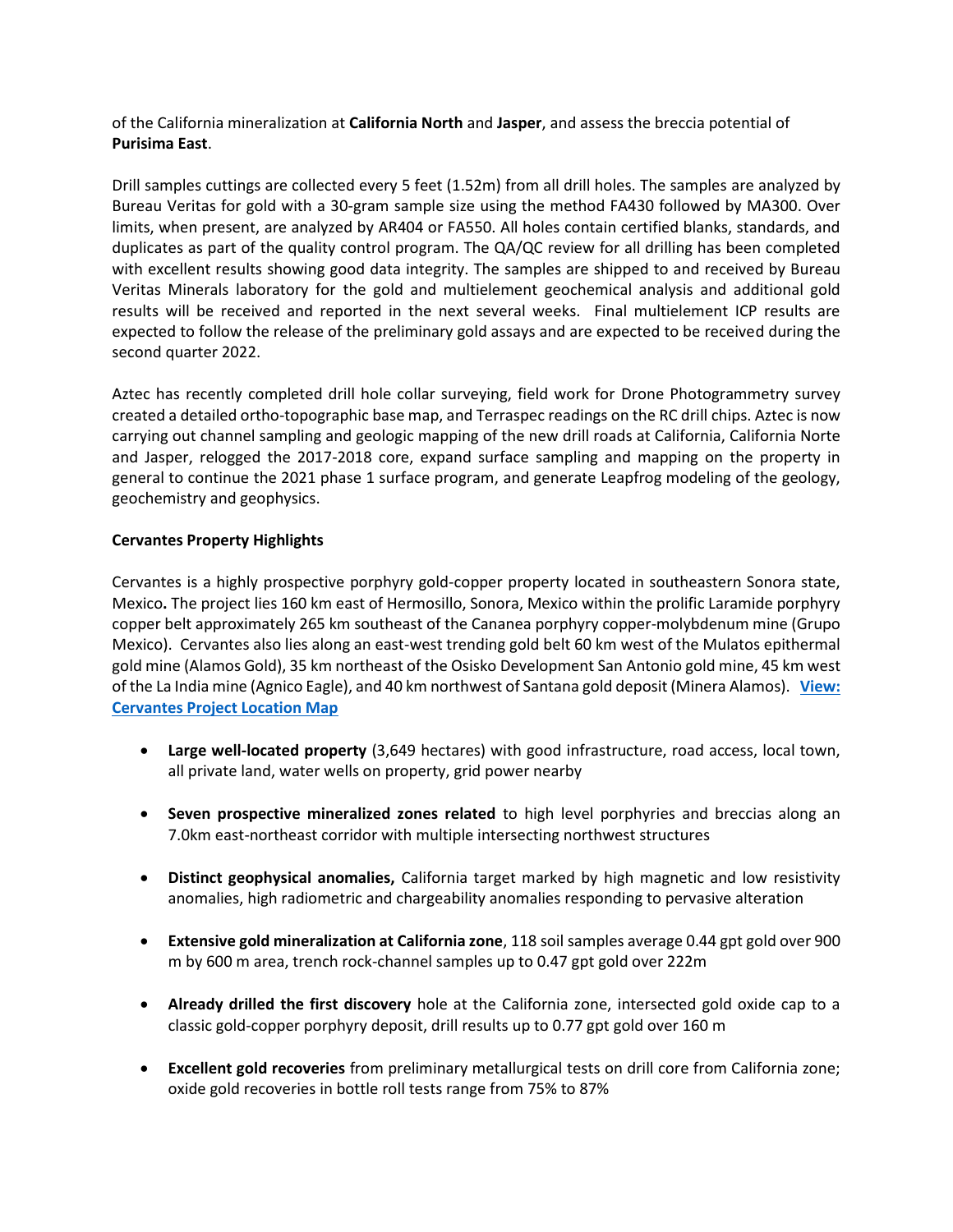- **California geophysical anomaly wide open** laterally and at depth, IP chargeability strengthens and broadens to >500m depth over an area 1100 m by 1200 m
- **Three-Dimensional IP Survey** conducted in 2019 extends strong chargeability anomalies to the southwest covering Estrella, Purisima East, and Purisima West, coinciding well with alteration and Au-Cu-Mo soil geochemical anomalies, all undrilled.

#### **Marketing Service Agreement**

Aztec announces that on November 11<sup>th</sup> 2021 it had entered into a services agreement (the "Agreement") with CanaCom Digital Marketing Group ("Canacom"), an arm's-length party to the Company and the parent company of The Deep Dive ("Deep Dive"), to provide digital content, marketing and media distribution services to the company. The term of the agreement commenced on November  $11<sup>th</sup>$ , 2021 ("Term"), and will run for an approximate 6 month period. In consideration for the services provided, the Company has agreed to pay CanaCom a fee of CAD\$100,000.

Allen David Heyl, B.Sc., CPG., VP Exploration of Aztec, is the Qualified Person supervised the Cervantes exploration program. Aztec is conducting reverse circulation drilling at Cervantes and collecting 5 feet (1.52m) samples for all drill holes. All drill hole sample batches contain certified blanks, standards, and duplicates as part of the quality control program. Mr. Heyl reviewed and approved the technical disclosures in this news release.

#### *"Simon Dyakowski"*

**Simon Dyakowski**, Chief Executive Officer **Aztec Minerals Corp.**

**About Aztec Minerals** – Aztec is a mineral exploration company focused on the discovery of large polymetallic mineral deposits in the Americas. Our core asset is the prospective Cervantes porphyry goldcopper property in Sonora, Mexico. Aztec also has control of the historic, district-scale Tombstone properties host both bulk tonnage epithermal gold-silver as well as CRD silver-lead-zinc mineralization in Cochise County, Arizona. Aztec's shares trade on the TSX-V stock exchange (symbol AZT) and on the OTCQB (symbol AZZTF).

**Contact Information -** For more information, please contact: Simon Dyakowski, CEO or Bradford Cooke, Chairman Tel: (604) 619-7469 Fax: (604) 685-9744 Email: simon@aztecminerals.com Website[: www.aztecminerals.com](http://www.aztecminerals.com/)

Neither the TSXV nor its Regulation Services Provider (as that term is defined in the policies of the TSXV) accepts responsibility for the adequacy or accuracy of this release. No stock exchange, securities commission or other regulatory authority has approved or disapproved the information contained herein.

*Forward-Looking Statements:*